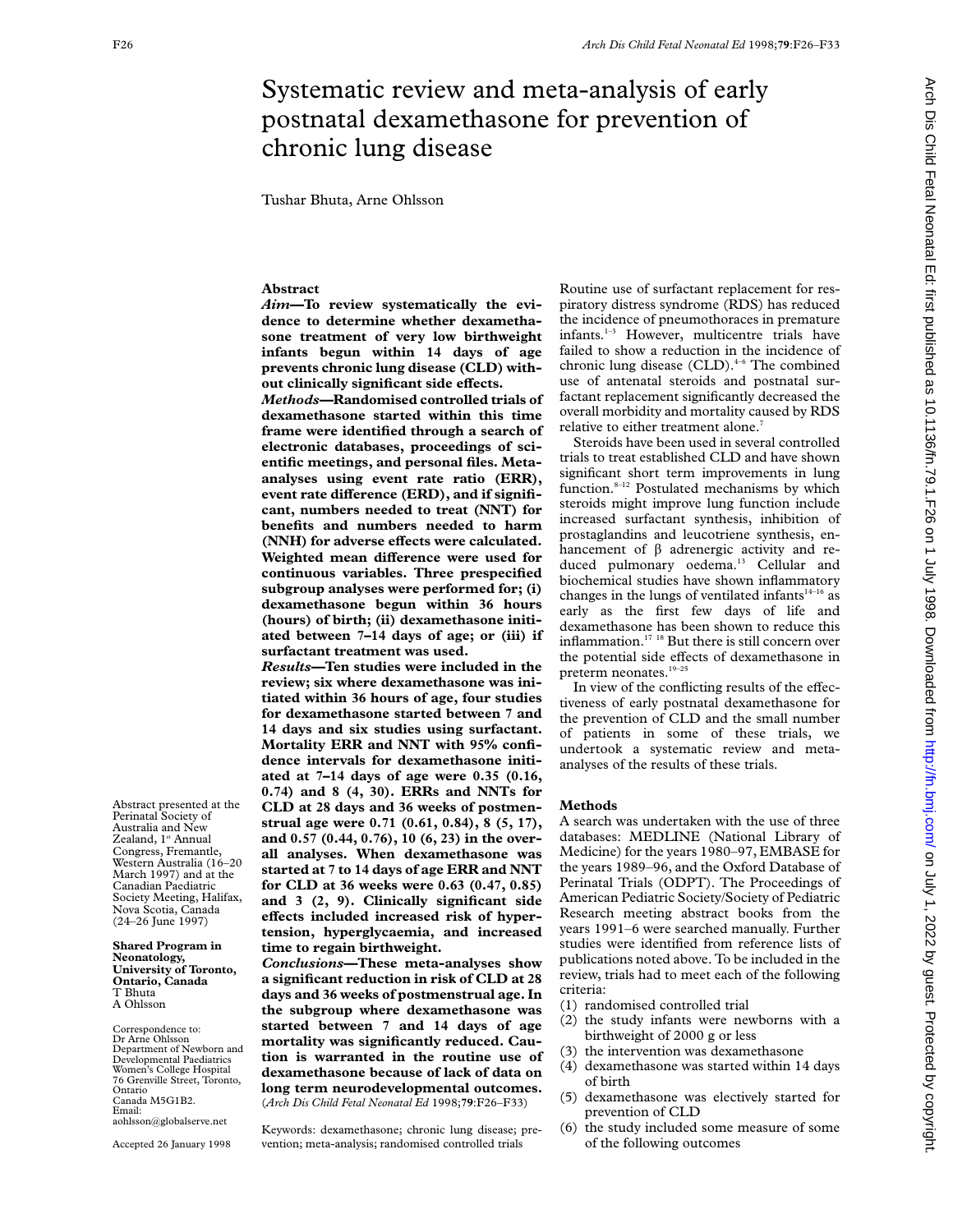Mortality CLD at 28 days CLD at 36 weeks of postmenstrual age Days in supplemental oxygen Days in hospital Days on mechanical ventilation Days to regain birthweight Hypertension defined as systolic or diastolic blood pressure > 2 SD above mean values<sup>26</sup> Sepsis Intraventricular haemorrhage (IVH) any grade Intraventricular haemorrhage (grades 3 or 4) Necrotising enterocolitis (NEC) Retinopathy of prematurity (ROP) any stage Hyperglycaemia defined as greater than 8.3 mmol/l Insulin for hyperglycaemia

Air leak syndromes

Long term pulmonary and neurodevelopmental follow up

This review used the guidelines of the Cochrane Collaboration as outlined in the Cochrane Library<sup>27</sup> and the *Effective Care of the Newborn Infant.*<sup>28</sup> The data were extracted separately by each author and then compared. A third data extraction and discussion resolved discrepancies. Additional information was sought from the authors when required. The data taken from abstracts were compared with data taken from the full manuscripts by the same author(s) where possible to try and avoid inclusion of duplicate data. Meta-analyses of dichotomous outcomes were expressed in three ways. The event rate ratio (ERR), event rate difference (ERD), and if significant, numbers needed to treat (NNT) for benefits and

## **Key messages**

- $\bullet$  Early postnatal dexamethasone begun within 14 days of age significantly reduces the risk of CLD at 28 days and 36 weeks of postmenstrual age
- When started between 7 and 14 days of age there is also a significant reduction in mortality.
- Significant side effects include increased risk of hypertension, hyperglycaemia, and increased time to regain birthweight
- There are no data on long term neurodevelopmental outcomes

numbers needed to harm (NNH) for adverse effects were calculated (95% confidence intervals were used for all the analyses). Continuous data were expressed as a mean difference and weighted mean difference in the meta-analyses. Heterogeneity between the trial results was assessed for significant outcomes. The data were synthesised using Meta-Analyser, version 1.2 (Update software Ltd).

For these analyses the authors chose to base validity assessment on four methodological criteria that can be associated with significant bias in trials assessing treatment effect, $29$  and these were evaluated separately by each author. These included concealment at randomisation, blinding of treatment, blinding of outcome assessment and completeness of follow up. No scoring system is incorporated in this particular method of evaluation. The final assessment of the validity of the studies included is therefore left to the individual reader.

Three subgroup analyses were determined a priori. Two subgroups were based on the time

*Table 1 Characteristics of trials included in the review: trials where dexamethasone has begun <36 hours of age*

| Author               | Year | Double<br>blinded | Dose ( $mg/kg/day$ )                     | Course<br>(days) | Start age  | No of<br>patients | <b>Characteristics</b>                                                                                                           |
|----------------------|------|-------------------|------------------------------------------|------------------|------------|-------------------|----------------------------------------------------------------------------------------------------------------------------------|
| Rastogi et $al^{30}$ | 1996 | Yes               | $0.5(3), 0.3(3), *0.2(3), 0.1(3)$        | 12               | < 12h      | 64                | 700-1500 g; stratified 700-999 g, 1000-1249 g.<br>1250-1500g; surfactant, MV, 13% in dex and<br>47% in control received steroids |
| Shinwell et $a^{31}$ | 1996 | Yes               | 0.5(3)                                   | 3                | < 12h      | 248               | 500-2000 g; stratified 500-1000 g, 1001-2000 g<br>surfactant, MV, 27% in dex and 26% in<br>received steroids<br>control          |
| Sander et $a^{3}$    | 1994 | Yes               | 1(1)                                     |                  | $12 - 18h$ | 40                | $<$ 30 w GA; MV at 12–18 h; surfactant 10% in<br>dex and 14% in control received steroids                                        |
| Yeh et $al^{33}$     | 1990 | Yes               | $1$ (3), $0.5(3)$ , $0.25(3)$ , $0.1(3)$ | 12               | < 12h      | 60                | 700-1999 g; stratified <1000 g; 1001-1500 g; 3<br>excluded: MV                                                                   |
| Tapia et $a^{39}$    | 1996 | Yes               | 0.5(3), 0.3(3), 0.2(3), 0.1(3)           | 12               | $<$ 36h    | 109               | 700-1600 g, MV; surfactant                                                                                                       |
| Yeh et $al^{38}$     | 1994 | Yes               | 0.5(7), 0.25(7), 0.1(7), 0.05(7)         | 28               | < 12h      | 142               | $<$ 2000 g; MV                                                                                                                   |

\*Figures in parentheses indicate number of days. MV = mechanically ventilated; dex= dexamethasone.

*Table 2 Characteristics of trials included in the review: trials where dexamethasone has begun 7–14 days of age*

| Author                        | Year | Double<br>blinded | Dose ( $mg/kg/day$ )                                                     | Course length<br>$\langle day \rangle$ | Start age | No of<br>patients | <i>Characteristics</i>                                                                                                                         |
|-------------------------------|------|-------------------|--------------------------------------------------------------------------|----------------------------------------|-----------|-------------------|------------------------------------------------------------------------------------------------------------------------------------------------|
| Durand et $a^{34}$            | 1995 | No                | 0.5(3), 0.25(3), 0.1(3)                                                  |                                        | $7 - 14d$ | 43                | 501-1500 g; 24-32 w; MV at $7-14$<br>d; surfactant 26% in dex and<br>65% in control received steroids                                          |
| Brozanski et al <sup>35</sup> | 1995 | Yes               | $0.5$ (3) every 10 days, until *36 w PMA or no O <sub>2</sub><br>therapy | Until $36w$<br><b>PMA</b>              | 7 d       | 78                | $\le$ 1500 g; stratified $\le$ 1000, $>$ 1001;<br>surfactant: MV No crossover                                                                  |
| Kari et $al^{36}$             | 1993 | Yes               | 0.5(7)                                                                   | 7                                      | 10d       | 41                | $1500$ g; $>24$ w; MV at 10 days;<br>only 3 patients in in dex group<br>and 1 control received surfactant<br>33% of controls received steroids |
| Cummings et                   | 1989 | Yes               | 0.5 (3), 0.3 (3), then $\downarrow$ by 10% every 3 days until            | 42                                     | 14 d      | 36                | $1250$ g; $30$ w; MV at 14 days;                                                                                                               |
| $a^{37}$                      |      |                   | 0.1 and then on alternate days for 1 week                                | 18                                     |           |                   | randomised to three groups, 42<br>d, 18 d, and control                                                                                         |

Figures in parentheses indicate days. PMA = post menstrual age; dex = dexamethasone.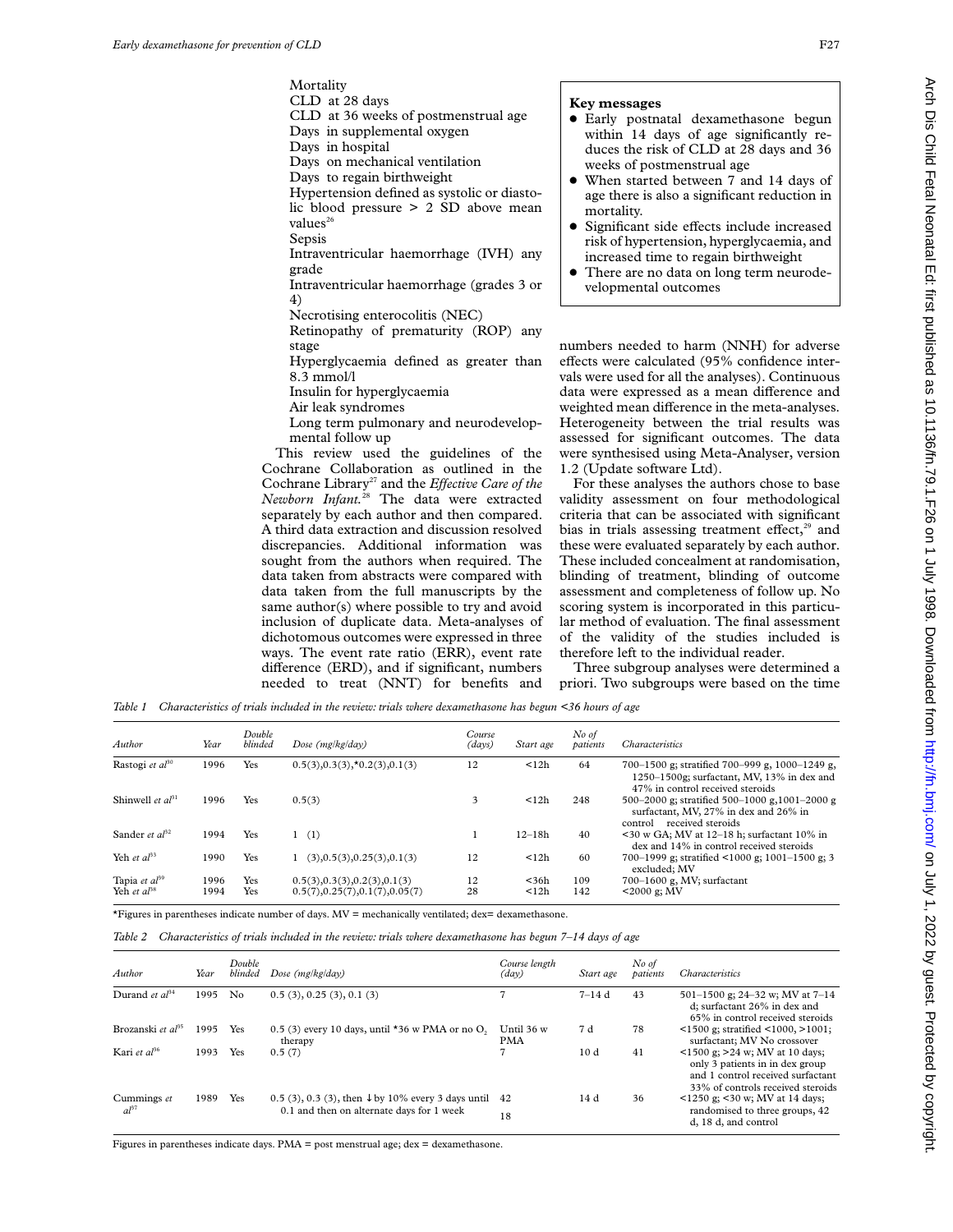*Table 3 Validity of trials included in the review*

| Author                               | Year | Method of randomisation      | <b>Blinding</b> of<br>intervention | $>90\%$ Follow<br>$\mathcal{u}\mathcal{p}$ | Blinding of<br>outcomes |
|--------------------------------------|------|------------------------------|------------------------------------|--------------------------------------------|-------------------------|
| Rastogi et al <sup>30</sup>          | 1996 | Phone/coded drugs            | Yes                                | Yes                                        | Yes                     |
| Shinwell et al <sup>31</sup>         | 1996 | Phone/coded drugs            | Yes                                | Yes                                        | Yes                     |
| Sander et al <sup>32</sup>           | 1994 | Sealed envelopes/coded drugs | Yes                                | Yes                                        | Yes                     |
| Yeh et al $^{33}$                    | 1990 | Assigned list by pharmacy    | Yes                                | Yes                                        | Yes                     |
| Tapia et al <sup>39</sup>            | 1996 | Not described                | Yes                                | Yes                                        | Yes                     |
| Yeh <i>et al</i> $a^{88}$            | 1994 | Not described                | Yes                                | Yes                                        |                         |
| Durand <i>et al</i> $^{34}$          | 1995 | Sealed envelopes             | No.                                | Yes                                        | Yes                     |
| Brozanski <i>et al</i> <sup>35</sup> | 1995 | Sealed envelopes             | Yes                                | Yes                                        | Yes                     |
| Kari <i>et al</i> <sup>36</sup>      | 1993 | Not described                | Yes                                | Yes                                        |                         |
| Cummings <i>et al</i> <sup>37</sup>  | 1989 | Assigned list/coded drugs    | Yes                                | Yes                                        | Yes                     |

of postnatal initiation of dexamethasone. In the first subgroup all the studies in which dexamethasone was started within 36 hours of postnatal age were included and in the second subgroup were those studies which started dexamethasone between 7 and 14 days of postnatal age. The third subgroup consisted of all studies where surfactant replacement was used in addition to dexamethasone.

Sensitivity analyses were done to look at the effectiveness of different doses and duration of dexamethasone treatment.

## **Results**

Ten studies were selected for inclusion in the review, eight of which were full publications $30-3$ two were abstracts at the time of the review.<sup>38 39</sup> One of the abstracts was in the process of being submitted for publication. Additional information was sought from the authors of these abstracts and also of the published studies as required. The characteristics of the trials, as reported, are summarised in tables 1 and 2.

Most of the trials allowed for open treatment with dexamethasone at the discretion of the clinician after the treatment period. Only ventilator dependent patients were randomised in all trials.

The study design of each trial is shown in table 3. Of the 10 trials reviewed in this systematic review, in nine the intervention was blinded and in eight the outcomes were blinded; all the trials having more than 90% follow up.

# MORTALITY

There was no significant difference (table 4) in mortality in the neonates randomised to dexamethasone in the overall analyses, the subgroups where dexamethasone was started within 36 hours of age (table 5), and the subgroup where surfactant was administered<sup>30 37-39</sup> [ERR 0.98 (0.70, 1.36)]. However, in the subgroup analyses where dexamethasone was started within 7 to 14 days of postnatal age (table 5) there was a significant reduction in mortality [ERR 0.35 (0.16, 0.74), NNT 8 (4, 30)]. This suggests that on average eight infants would need to be treated with dexamethasone between 7 to 14 days of postnatal age to prevent one death. There was no significant heterogeneity between the results of the trials.

### CHRONIC LUNG DISEASE AT 28 DAYS

In the overall<sup>31 33–36</sup> 38<sup>39</sup> (table 6) and all three subgroup analyses there was a significant reduction in CLD in the neonates given

Table 4 Effect of dexamethasone on mortality: all trials

| Trials                                 | Year | Expected<br>observed | Expected<br>total | Controls<br>observed | Controls<br>total | ERR (95% CI)      | ERD (95% CI)             | NNT (95% CI) |
|----------------------------------------|------|----------------------|-------------------|----------------------|-------------------|-------------------|--------------------------|--------------|
| Durand et $al^{34}$                    | 1995 | 2                    | 23                | 4                    | 20                | 0.43(0.08, 2.37)  | $-11.30(-32.28,9.67)$    |              |
| Brozanski et $a^{35}$                  | 1995 | 2                    | 39                | 9                    | 39                | 0.22(0.05, 1.03)  | $-17.95 (-32.87, -3.02)$ |              |
| Yeh et $a^{38}$                        | 1994 | 28                   | 75                | 20                   | 67                | 1.25(0.70, 2.22)  | $7.40(-8.01,22.97)$      |              |
| Cummings et $al^{37}$                  | 1989 | 3                    | 12                | 6                    | 11                | 0.46(0.11, 1.83)  | $-29.55 (-67.84, 8.74)$  |              |
| Kari et $al^{36}$                      | 1993 |                      | 17                |                      | 24                | 0.24(0.01, 4.70)  | $-6.62 (-23.94, 10.71)$  |              |
| Shinwell et $al^{31}$                  | 1996 | 31                   | 132               | 22                   | 116               | 1.24(0.72, 2.14)  | $4.52(-5.64, 14.68)$     |              |
| Rastogi et al <sup>30</sup>            | 1996 | 4                    | 36                | $\overline{c}$       | 34                | 1.89(0.35, 10.31) | $5.23(-7.73, 18.19)$     |              |
| Sander et $a^{3}$ <sup>2</sup>         | 1994 | 2                    | 19                |                      | 21                | 0.32(0.07, 1.52)  | $-22.81(-47.24,1.63)$    |              |
| Tapia et $al^{39}$                     | 1996 | 17                   | 55                | 18                   | 54                | 0.93(0.48, 1.80)  | $-2.42(-19.95,15.10)$    |              |
| Yeh et $al^{33}$                       | 1990 | 3                    | 28                | 8                    | 29                | 0.39(0.10, 1.46)  | $-16.87 (-36.77, 3.02)$  |              |
| Pooled $[\chi^2 14.00 \text{ (df=9)}]$ |      | 93                   | 436               | 98                   | 415               | 0.88(0.69, 1.13)  | $-3.44(-8.57,1.68)$      |              |

|  |  | Table 5 Effect of dexamethasone on death |  |
|--|--|------------------------------------------|--|
|--|--|------------------------------------------|--|

| Trials                                        | Year | Expected<br>observed | Expected<br>total | Controls<br>observed | Controls<br>total | ERR (95% CI)      | ERD (95% CI)            | NNT (95% CI) |
|-----------------------------------------------|------|----------------------|-------------------|----------------------|-------------------|-------------------|-------------------------|--------------|
| When begun at $\leq$ 36 h of age:             |      |                      |                   |                      |                   |                   |                         |              |
| Yeh et $al^{38}$                              | 1994 | 28                   | 75                | 20                   | 67                | 1.25(0.70, 2.22)  | $7.48(-8.01,22.97)$     |              |
| Shinwell et $a^{31}$                          | 1996 | 31                   | 132               | 22                   | 116               | 1.24(0.72, 2.14)  | $4.52(-5.64, 14.68)$    |              |
| Rastogi et al <sup>30</sup>                   | 1996 | 4                    | 36                | $\overline{c}$       | 34                | 1.89(0.35, 10.31) | $5.23(-7.73, 18.19)$    |              |
| Sander et $a^{3}$                             | 1994 | $\overline{c}$       | 19                |                      | 21                | 0.32(0.07, 1.52)  | $-22.81 (-47.24, 1.63)$ |              |
| Tapia et $a^{39}$                             | 1996 | 17                   | 55                | 18                   | 54                | 0.93(0.48, 1.80)  | $-2.42(-19.95,15.10)$   |              |
| Yeh et $al^{33}$                              | 1990 | 3                    | 28                | 8                    | 29                | 0.39(0.10, 1.46)  | $-16.87(-36.77,3.02)$   |              |
| Pooled $\gamma^2 = 6.92$ (df=5)               |      | 83                   | 345               | 77                   | 321               | 1.03(0.78, 1.34)  | $0.64(-5.42, 6.69)$     |              |
| Subgroup when begun between 7-14 days of age: |      |                      |                   |                      |                   |                   |                         |              |
| Durand et al <sup>34</sup>                    | 1995 | 2                    | 23                | 4                    | 20                | 0.43(0.08, 2.37)  | $-11.30(-32.28,9.67)$   |              |
| Brozanski et $a^{35}$                         | 1995 | 2                    | 39                | 9                    | 39                | 0.22(0.05, 1.03)  | $-17.95 (-32.87,-3.02)$ |              |
| Cummings et $a^{37}$                          | 1989 | 3                    | 12                | 6                    | 11                | 0.46(0.11, 1.83)  | $-29.55 (-67.84, 8.74)$ |              |
| Kari et $al^{36}$                             | 1993 |                      | 17                | 3                    | 24                | 0.24(0.01, 4.70)  | $-6.62 (-23.94,10.71)$  |              |
| Pooled $[\gamma^2 = 0.94$ (df=3)]             |      | 8                    | 91                | 21                   | 94                | 0.35(0.16, 0.74)  | $-12.13(-20.97,-3.29)$  | 8(4,30)      |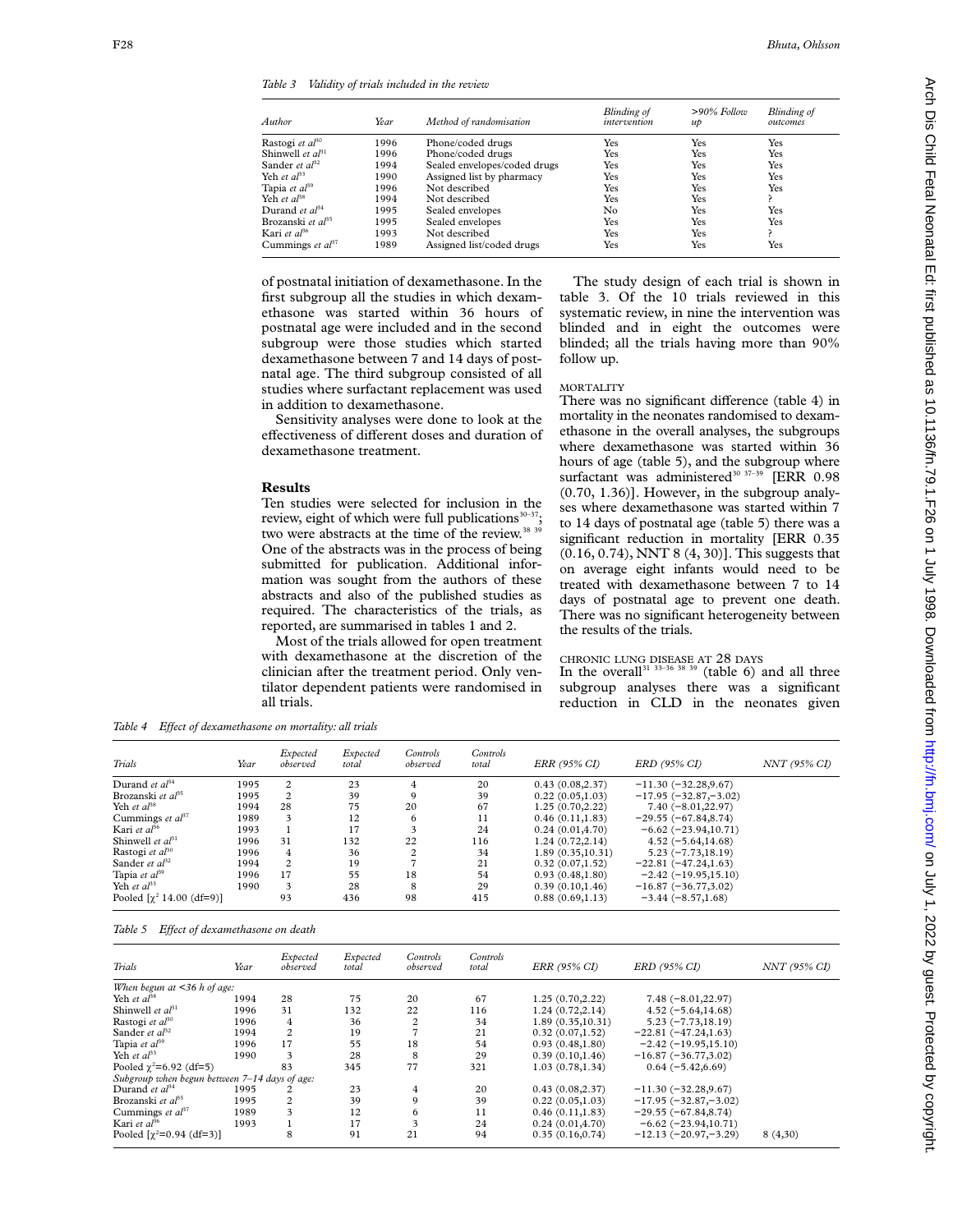Table 6 Effect of dexamethasone on CLD at 28 days: all trials

| Trials                               | Year | Expected<br>observed | Expected<br>total | Controls<br>observed | Controls<br>total | ERR (95% CI)     | ERD (95% CI)             | NNT (95% CI) |
|--------------------------------------|------|----------------------|-------------------|----------------------|-------------------|------------------|--------------------------|--------------|
| Durand et $al^{34}$                  | 1995 |                      | 22                | 13                   | 19                | 0.47(0.19,1.17)  | $-36.60(-65.16,-8.04)$   |              |
| Brozanski et $a^{35}$                | 1995 | 33                   | 37                | 31                   | 32                | 0.92(0.56, 1.50) | $-7.69(-19.37, 4.00)$    |              |
| Yeh et $a^{38}$                      | 1994 | 11                   | 47                | 24                   | 47                | 0.46(0.22, 0.94) | $-27.66(-46.39,-8.93)$   |              |
| Kari et $al^{36}$                    | 1993 | 15                   | 17                | 21                   | 22                | 0.92(0.48, 1.79) | $-7.22(-24.84,10.40)$    |              |
| Shinwell et $al^{31}$                | 1996 | 32                   | 132               | 24                   | 116               | 1.17(0.69, 1.99) | $3.55(-6.83, 13.94)$     |              |
| Rastogi et $al^{30}$                 | 1996 | 5                    | 32                | 21                   | 32                | 0.24(0.09, 0.63) | $-50.00 (-70.71,-29.29)$ |              |
| Tapia et $al^{39}$                   | 1996 | 11                   | 55                | 16                   | 54                | 0.68(0.31, 1.45) | $-9.63(-25.76,6.50)$     |              |
| Yeh et $a^{3}$                       | 1990 | 8                    | 26                | 12                   | 20                | 0.51(0.21, 1.25) | $-29.23(-57.08,-1.38)$   |              |
| Pooled $[\chi^2=37.94]$<br>$(df=7)]$ |      | 122                  | 368               | 62                   | 342               | 0.71(0.61, 0.84) | $-11.53(-17.17,-5.88)$   | 8(5,17)      |

*Table 7 EVect of dexamethasone on CLD at 36 weeks postmenstrual age: all trials*

| Trials                                   | Year | Expected<br>observed | Expected<br>total | Controls<br>observed | Controls<br>total | <i>ERR (95% CI)</i> | ERD (95% CI)            | $NNT(95\% CI)$ |
|------------------------------------------|------|----------------------|-------------------|----------------------|-------------------|---------------------|-------------------------|----------------|
| Durand et $al^{34}$                      | 1995 | $\overline{c}$       | 21                | 8                    | 17                | 0.20(0.04, 0.95)    | $-37.54(-64.38,-10.69)$ |                |
| Brozanski et $a^{35}$                    | 1995 | 24                   | 40                | 30                   | 37                | 0.74(0.43, 1.27)    | $-21.08(-40.83,-1.34)$  |                |
| Yeh et $al^{38}$                         | 1994 | 3                    | 47                | 11                   | 47                | 0.27(0.08, 0.98)    | $-17.02(-31.00,-3.04)$  |                |
| Shinwell et $al^{31}$                    | 1996 | 15                   | 132               | 11                   | 116               | 1.20(0.55, 2.61)    | $1.88(-5.72, 9.48)$     |                |
| Rastogi et $al^{30}$                     | 1996 | $\Omega$             | 32                | 6                    | 32                | 0.08(0.00, 1.49)    | $-17.19(-31.38,-3.00)$  |                |
| Sander <i>et</i> $a^{32}$                | 1994 | $\overline{4}$       | 17                |                      | 14                | 0.66(0.18, 2.45)    | $-12.18(-44.38,20.01)$  |                |
| Tapia et $al^{39}$                       | 1996 | 3                    | 55                | 12                   | 54                | 0.25(0.07, 0.87)    | $-16.77(-29.38,-4.16)$  |                |
| Pooled $[\gamma^2=11.05 \text{ (df=6)}]$ |      | 51                   | 344               | 83                   | 317               | 0.57(0.44, 0.76)    | $-9.41(-14.50,-4.32)$   | 10(6,23)       |

dexamethasone. The results suggest that eight infants would need to be treated with dexamethasone to prevent one infant developing CLD at 28 days in the overall analyses. In the subgroup where dexamethasone was started within 36 hours,<sup>30 31 33 38 39</sup> the ERR and NNT were 0.64 (0.49, 0.83) and 8 (5-16), respectively. The ERR and NNT of the subgroup where dexamethasone was started between 7 and 14 days<sup>34-36</sup> were 0.83 (0.72, 0.95) and 6 (4, 20), respectively. The findings in the surfactant subgroup<sup>30 31 34 35 39</sup> did not differ from the overall analysis [ERR 0.73 (0.60- 0.90)]. There was significant heterogeneity in the results of the trials.

#### CLD AT 36 WEEKS OF POSTMENSTRUAL AGE

In the neonates given dexamethasone, the overall analysis<sup>30–32</sup> <sup>34 35</sup> 39 showed a significant reduction in CLD (table 7). Similar results were obtained in the subgroup where<br>surfactant<sup>30-32 34 35 38</sup> 39 was used IERR 0.57 was used [ERR 0.57  $(0.43, 0.75)$ ]. In the subgroup analyses<sup>34 35</sup> where dexamethasone was started between 7 and 14 days of age, the ERR was 0.63 (0.47, 0.85) and only three infants would need to be treated with dexamethasone to prevent one infant developing CLD. In the subgroup<sup>30-33</sup> <sup>38</sup> <sup>39</sup> where dexamethasone was started within 36 hours of age the ERR was 0.53 (0.33, 0.83) and 13 infants would need to be treated to prevent one infant developing CLD. There was no heterogeneity in the results of the trials.

#### DEATH OR CLD AT 28 DAYS

There was a significant reduction in risk of death or CLD in the overall and in all three subgroup analyses in the dexamethasone group. In the overall analyses the ERR was 0.83 (0.74, 0.93) and the NNT was 8 (5, 17). The ERRs and NNTs of the subgroups where dexamethasone was begun within 36 hours and between 7 and 14 days of postnatal age were 0.83 (0.71, 0.97), 9 (5, 36), and 0.83 (0.73, 0.93), 9 (5,60), respectively. The ERR and

NNT of the surfactant subgroup were 0.89 (0.73, 0.97) and 11 (5, 31), respectively.

## DEATH OR CLD AT 36 WEEKS OF POSTMENSTRUAL AGE

The risk of death or CLD at 36 weeks postmenstrual age was significantly reduced in the overall analyses, ERR 0.78 (0.66, 0.93), NNT 9  $(5, 25)$  and in the subgroup where dexamethasone was started between 7 and 14 days of postnatal age, ERR 0.60 (0.44, 0.81), NNT 3  $(2, 7)$ . Thus to reduce the incidence of death or CLD by one on an average, only three infants would need to be treated with dexamethasone, starting between 7 and 14 days of postnatal age. Results of the surfactant subgroup were similar to those of the overall analysis.

## DAYS ON MECHANICAL VENTILATION

Table 8 shows that there is a decrease in days on mechanical ventilation in the overall as well as the subgroup analyses. Overall weighted mean difference with 95% CI,-2.05 (-2.33,  $-1.78$ ). Only five studies<sup>30–32 35 39</sup> in the overall analyses, four studies $30-32$  39 in the subgroup where dexamethasone was started within 36 hours of age, and one study<sup>35</sup> in the subgroup where dexamethasone was started between 7 and 14 days of age assessed this outcome. Four studies assessed this outcome in the surfactant subgroup.<sup>30</sup> <sup>32</sup> <sup>35</sup> <sup>39</sup>

# DAYS ON OXYGEN

There was no significant decrease in the number of days on supplemental oxygen, (table 8) with the overall weighted mean difference being 0.66 (−0.08, 1.40). However, in the subgroup<sup>35</sup> where dexamethasone was started between 7 and 14 days there was a significant decrease in the days in supplemental oxygen, with the weighted mean difference being -59 (−72, −46), but only one trial assessed this outcome in the subgroup.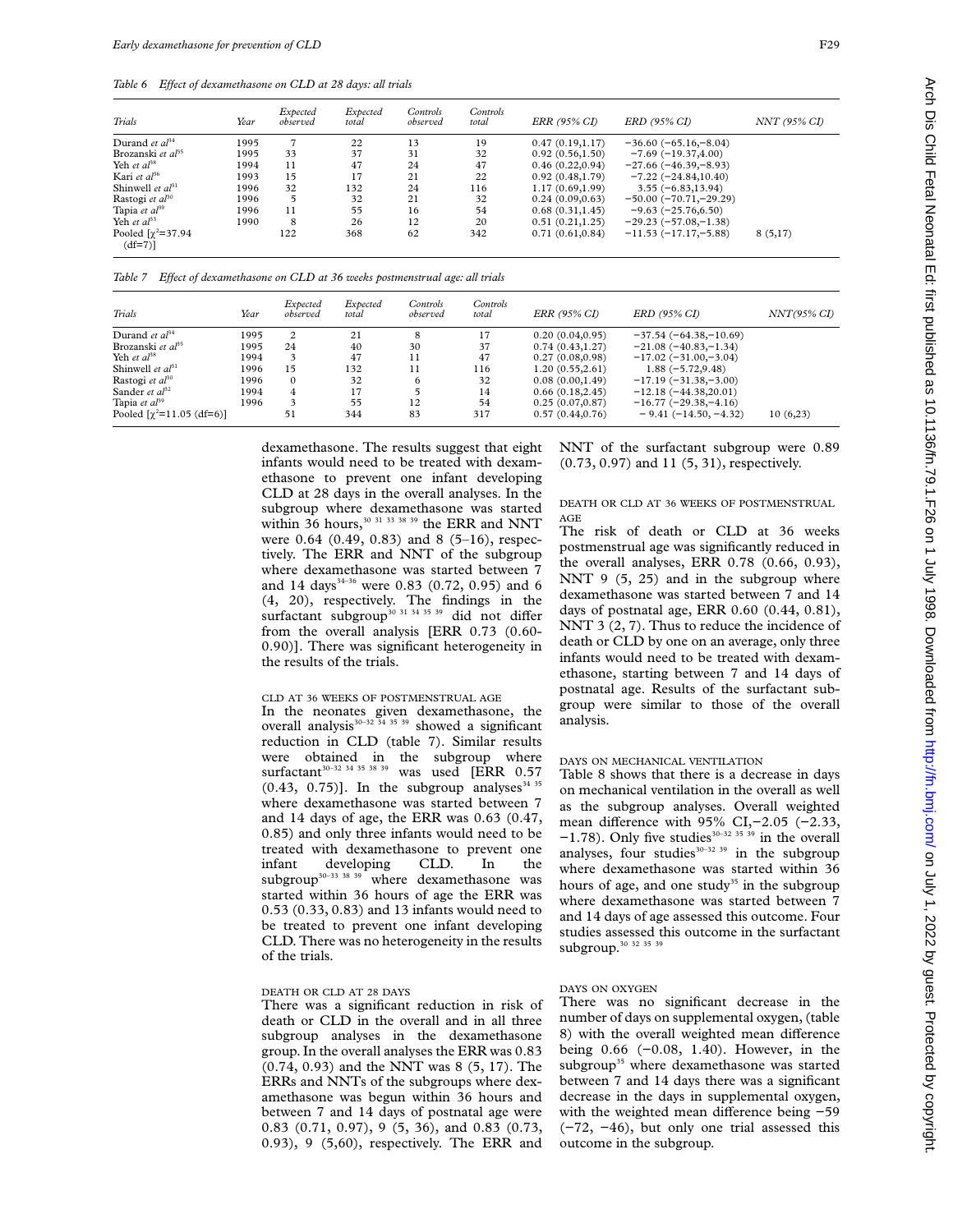*Table 8 Results: days on mechanical ventilation, in supplemental oxygen, in hospital, and days to regain birthweight*

|                                                                                | No of patients                         | Weighted mean difference (95% CI)                                                                                                                                                                                                              |                                                                                                                                                                                           |                                                                                                                                    |  |  |  |  |
|--------------------------------------------------------------------------------|----------------------------------------|------------------------------------------------------------------------------------------------------------------------------------------------------------------------------------------------------------------------------------------------|-------------------------------------------------------------------------------------------------------------------------------------------------------------------------------------------|------------------------------------------------------------------------------------------------------------------------------------|--|--|--|--|
|                                                                                | Dex/Controls                           | Dexamethasone begun 0–14 days Begun <36 hours of age                                                                                                                                                                                           |                                                                                                                                                                                           | Begun 7–14 days of age                                                                                                             |  |  |  |  |
| Days on MV<br>Days in oxygen<br>Days in hospital<br>Days to regain birthweight | 277/262<br>303/282<br>204/186<br>58/52 | $-2.05$ ( $-2.33$ , $-1.78$ ) <sup>30–32</sup> <sup>35</sup> <sup>39</sup><br>$0.66$ (-0.08, 1.40) <sup>30-33</sup> <sup>35</sup> <sup>39</sup><br>$-2.06$ ( $-3.51$ , $-1.68$ ) <sup>31–33</sup> <sup>35</sup><br>3.86 $(1.75, 5.98)^{30}$ 33 | $-2.03$ ( $-2.30$ , $-1.76$ ) <sup>30-32</sup> <sup>39</sup><br>$0.87(0.12, 1.61)^{30-33}$ <sup>39</sup><br>$-2.03$ ( $-2.96$ , $-1.10$ ) <sup>31–33</sup><br>3.86 $(1.75, 5.98)^{30}$ 33 | $-25$ (-33.57, -16.43) <sup>35</sup><br>$-59$ ( $-71.74$ , $-46.26$ ) <sup>35</sup><br>$-25$ ( $-30.84$ , $-19.16$ ) <sup>35</sup> |  |  |  |  |

DAYS IN HOSPITAL

There was a significant reduction in hospital stay in the group that received dexamethasone (table 8), which was evident in the overall as well as the subgroup analyses. Overall weighted mean difference with 95% CI was -2.06  $(-3.51, -1.68)$ . Four studies<sup>31–33 35</sup> in the overall analyses, three $31-33$  in the subgroup where dexamethasone was started within 36 hours of age, one study  $35$  in the subgroup where dexamethasone was started between 7 and 14 days and two studies in the surfactant subgroup<sup>32 35</sup> assessed this outcome.

## DAYS TO REGAIN BIRTHWEIGHT

Only two studies $30\,33$  have recorded this outcome. There was an increase in the number of days to regain birth weight in the group that received dexamethasone. The weighted mean difference was 3.9 days with a  $95\%$  CI of 1.8, 6.0 days.

### HYPERTENSION

There was a significant increased risk of hypertension in the group that received dexamethasone in the overall (table 9) and in the subgroup analyses where dexamethasone was started between 7 and 14 days of postnatal age: ERRs 3.04 (1.34, 6.86), 3.78 (1.15, 12.38) and NNHs 42 (19, 212) 65 (16, 344), respectively. In the surfactant subgroup there were no significant differences in risk of hypertension [ERR 1.91 (0.84, 4.35)]. In all the trials that showed a significant increase, the hypertension was transient, with most patients recording normal blood pressures by day 10 of starting dexamethasone. None of the patients required continued anti-hypertensive treatment after treatment or at discharge.

## HYPERGLYCAEMIA

The risk of hyperglycaemia due to dexamethasone was increased, but the risk was low and only just reached significance in the overall analyses,<sup>30 31 34-37 39</sup> the ERR being 1.32 (1.04, 1,69) and NNH 14 (8, 100). This was not significant in the subgroup analyses: the ERRs were 1.34 (0.94, 1.91) and 1.30 (0.93, 1.83), respectively.

INTRAVENTRICULAR HAEMORRHAGE (ANY GRADE) The pooled results showed no significant difference in effect of dexamethasone on the incidence of IVH all grades and grades 3 or 4 in the overall<sup>30 32 35</sup> <sup>39</sup> and subgroup analyses, the ERRs being 0.91(0.65, 1.29) and 1.06 (0.69, 1.61), respectively.

RETINOPATHY OF PREMATURITY (ROP) ANY STAGE There was no significant difference in the incidence of ROP in the overall<sup>30 32-34 36 37 39</sup> or any subgroup analyses; the ERRs were 0.92 (0.67, 1.26), 0.86 (0.57, 1.30), 0.94 (0.41, 2.13) and 0.85 (0.55, 1.30), respectively.

#### NECROTISING ENTEROCOLITIS, AIR LEAK SYNDROMES, AND SEPSIS

Pooled estimates of NEC,<sup>30-35 39</sup> air leak syndromes,  $30-32$  34 35 37 39 and sepsis $30-37$  39 showed no significant difference; the ERRs being 0.64 (0.37, 1.12), 0.80 (0.57, 1.12) and 0.89 (0.63, 1.25). The results were similar in all the subgroup analyses.

## INSULIN TREATMENT

Insulin treatment for hyperglycaemia as an outcome was assessed in two studies<sup>30 32</sup>: ERR 1.68 (0.75, 3.78)

## LONG TERM NEURODEVELOPMENTAL AND PULMONARY OUTCOMES

Cummings *et al*<sup>37</sup> assessed neurodevelopmental outcomes at 6 and 15 months. At 15 months corrected age, none (0/9) of the survivors from the 42 day course of dexamethasone had abnormalities on neurological examination, whereas more than 56% (5/9) of the survivors from the 18 day group and  $40\%$  ( $2/5$ ) of the survivors from the control group had marked truncal hypotonia or cerebral palsy. Thus good neurodevelopmental outcome (normal exam and Bayley indexes > 84) were more often present in infants in the 42 day group (78%) than in 18 day group (22%) or the control group  $(40\%)$ . Follow up at 4 years<sup>40</sup> showed better results in the 42 day group on all the McCarthy subscales. The problem with long term pulmonary and neurodevelopmental outcome is that crossover was allowed in most of

Table 9 Effect of dexamethasone on hypertension: all trials

| Trials                                   | Year | Expected<br>observed | Expected<br>total | Controls<br>observed | Controls<br>total | ERR (95% CI)      | ERD (95% CI)          | NNH (95% CI) |
|------------------------------------------|------|----------------------|-------------------|----------------------|-------------------|-------------------|-----------------------|--------------|
| Durand et $a^{34}$                       | 1995 | 2                    | 23                |                      | 20                | 1.74(0.16, 19.18) | $3.70(-11.27,18.66)$  |              |
| Brozanski et $a^{35}$                    | 1995 | $\Omega$             | 39                |                      | 39                | 1.00(0.02,50.40)  | $0.00(-4.99, 4.99)$   |              |
| Cummings et $a^{37}$                     | 1989 | $\mathbf{0}$         | 12                | $\Omega$             | 11                | 0.92(0.02, 46.20) | $-0.38(-17.09,16.34)$ |              |
| Kari et $a^{36}$                         | 1993 | 7                    |                   |                      | 24                | 9.88 (1.22,80.32) | 37.01 (12.29,61.73)   |              |
| Shinwell et $a^{31}$                     | 1996 | 8                    | 132               | $\overline{c}$       | 116               | 3.52(0.75, 16.55) | $4.34(-0.37,9.05)$    |              |
| Rastogi et $a^{30}$                      | 1996 |                      | 36                |                      | 34                | 0.94(0.06, 15.10) | $-0.16(-7.98,7.65)$   |              |
| Tapia et $al^{39}$                       | 1996 | 3                    | 55                | ◠                    | 54                | 1.47(0.25, 8.81)  | $1.75(-6.08, 9.59)$   |              |
| Pooled $[\gamma^2 = 3.7 \text{ (df=6)}]$ |      | 21                   | 314               |                      | 298               | 3.04(1.34, 6.86)  | $2.33(-0.47,5.13)$    | 42 (19,212)  |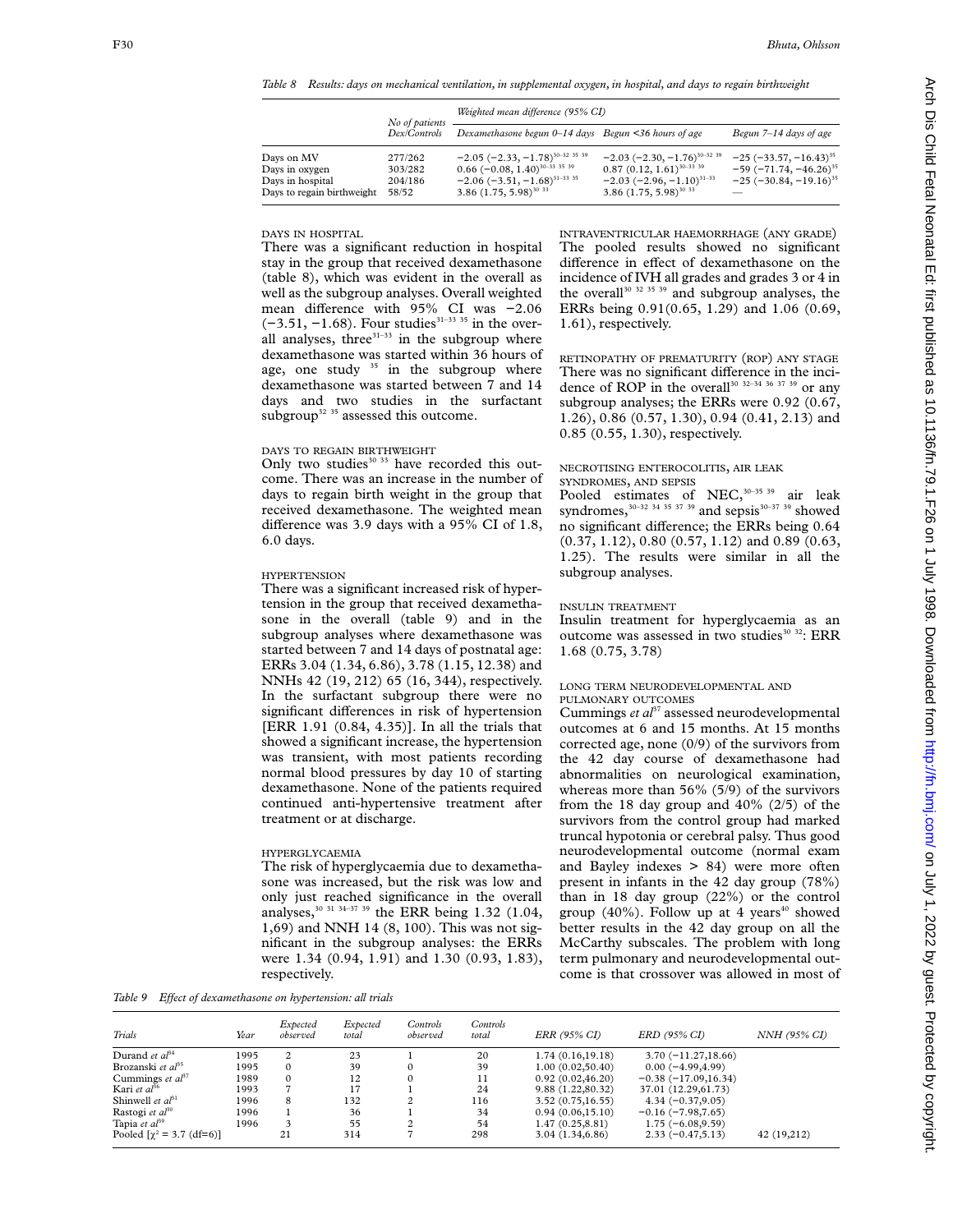the trials following the study period. Recent trials have used shorter courses and smaller doses, so long term follow up from these trials would be valuable.

The sensitivity analyses were done to look at the effect of different doses and duration of dexamethasone treatment on mortality and CLD. Included in the analyses were all the trials which used dexamethasone in doses starting at 0.5 mg/kg/day for 7-14 days.<sup>30 33 34 36 39</sup> This was done to see if there were differences in outcomes when trials which used higher doses and longer courses were not included in the analyses. The results were similar to those of the overall analyses; the ERRs and NNTs for CLD at 28 days<sup>30 33 34 36 39</sup> and 36 weeks of postmenstrual age<sup>30 34 39</sup> were 0.57 (0.45, 0.73), 4 (3, 8), and 0.29 (0.15, 0.54), 5 (4, 10), respectively.

## **Discussion**

This systematic review and meta-analyses of early dexamethasone to prevent CLD was based on the methods recommended by the Cochrane Collaboration.27 This involved an extensive search of published data and rigorous methodology. Reviewer bias was minimised by independent assessment and extraction of data by two authors. Where subgroup analyses were planned the criteria were established before the search or data analyses, in keeping with the initial objectives of the review.

There were some potential sources of bias in this systematic review. No attempt was made to trace unpublished trials. The small number of patients in the few trials reporting on outcomes such as days to regain birth weight, days in supplemental oxygen, and days in hospital, may affect the pooled results if no benefit or only a small effect due to lack of statistical power, rather than the absence of true effect is shown. On the other hand, some significant results such as increased risk of hypertension, which was transient, may be of doubtful clinical importance. Another limitation was the heterogeneity of the doses and duration of dexamethasone administration among the trials. However, this was addressed by sensitivity analyses.

In the overall pooled analysis of death $30-39$ there was no significant difference in risk when dexamethasone was administered. In the pooled subgroup<sup>34-37</sup> where dexamethasone was started between 7 and 14 days, despite the small number of patients (91 patients in the intervention group and 94 in the control group), there was a significant reduction in risk of death, NNT 8 (4, 30). This significant finding has not been reported before. This difference in mortality between the groups does not seem to be due to differences in populations, but it cannot be precluded. The differences were derived from randomised controlled trials so the potential for bias is minimal.

There was a significant reduction in the risk of CLD both at 28 days and 36 weeks of postmenstrual age in both the overall analyses and all the subgroup analyses. The risk reduction at 36 weeks was greater when dexamethasone was started between 7 to 14 days of postnatal age [NNT 3  $(2, 9)$ ]: only three infants need to be treated with dexamethasone to prevent one infant developing CLD. In this subgroup only two of the four trials assessed this outcome and in one trial steroids were administered in pulses of three days out of every 10 until 36 weeks of postmenstrual age or until supplemental oxygen was no longer required. Three out of the four trials assessed CLD at 28 days in this subgroup. The findings of risk reduction, however, were consistent in all the trials except that of Shinwell *et al*<sup>29</sup> where the ERR was 1.17 (0.69, 1.99), which suggested a trend towards an increase in CLD if dexamethasone was administered. This finding was not significant, but this was the largest trial with 132 patients in the intervention group and 116 in the control group. The pooled results indicate that despite the increased risk in that trial there was still a significant risk reduction in the incidence of CLD both at 28 days and 36 weeks postmenstrual age in both the overall and the subgroup analyses. The reasons for the increased risk of CLD in the trial by Shinwell *et*  $a^{29}$  are unclear. They may be related to the dose, duration, or the timing of administration. The heterogeneity in the results of CLD at 28 days is due to the results of this trial. There was no significant difference in the continuous outcome such as days in supplemental oxygen, despite a significant reduction in CLD. This may be due to skewed data with wide standard deviations. It would be more appropriate to report these continuous variables with medians and ranges rather than means and standard deviations to derive more meaningful information from these continuous variables.

The pooled estimates showed an increased risk of hypertension in the overall and in the subgroup where dexamethasone was started within 7 to 14 days of age. The increased risk was significant as the NNH was 42 (19, 212) in the overall analysis. The hypertension tended to be transient and was more apparent in the trials that used dexamethasone for longer than 14 days as well as higher doses.

There was a significant increase in risk of hyperglycaemia with NNH 14 (8, 100). This shows the wide confidence intervals, reflecting the small number of patients assessed for this outcome and the lack of strong evidence.

The sensitivity analyses showed that when dexamethasone was administered for 7 to 14 days, starting at 0.5 mg/kg/day the results were similar to those of the overall analyses except that NNT were lower for CLD at 28 days and 36 weeks of postmenstrual age [4 (3, 8), 5 (3, 9)]. Thus it seems that lower doses and shorter duration of dexamethasone treatment may be as effective as longer courses. However this needs to be further tested in randomised controlled studies. It may even be possible to use smaller doses than those used in the current studies.

There are concerns that dexamethasone may reduce cerebral DNA accretion, causing functional impairment.<sup>20</sup> One year follow up of  $12$ infants given only two doses of hydrocortisone at birth showed increased frequencies of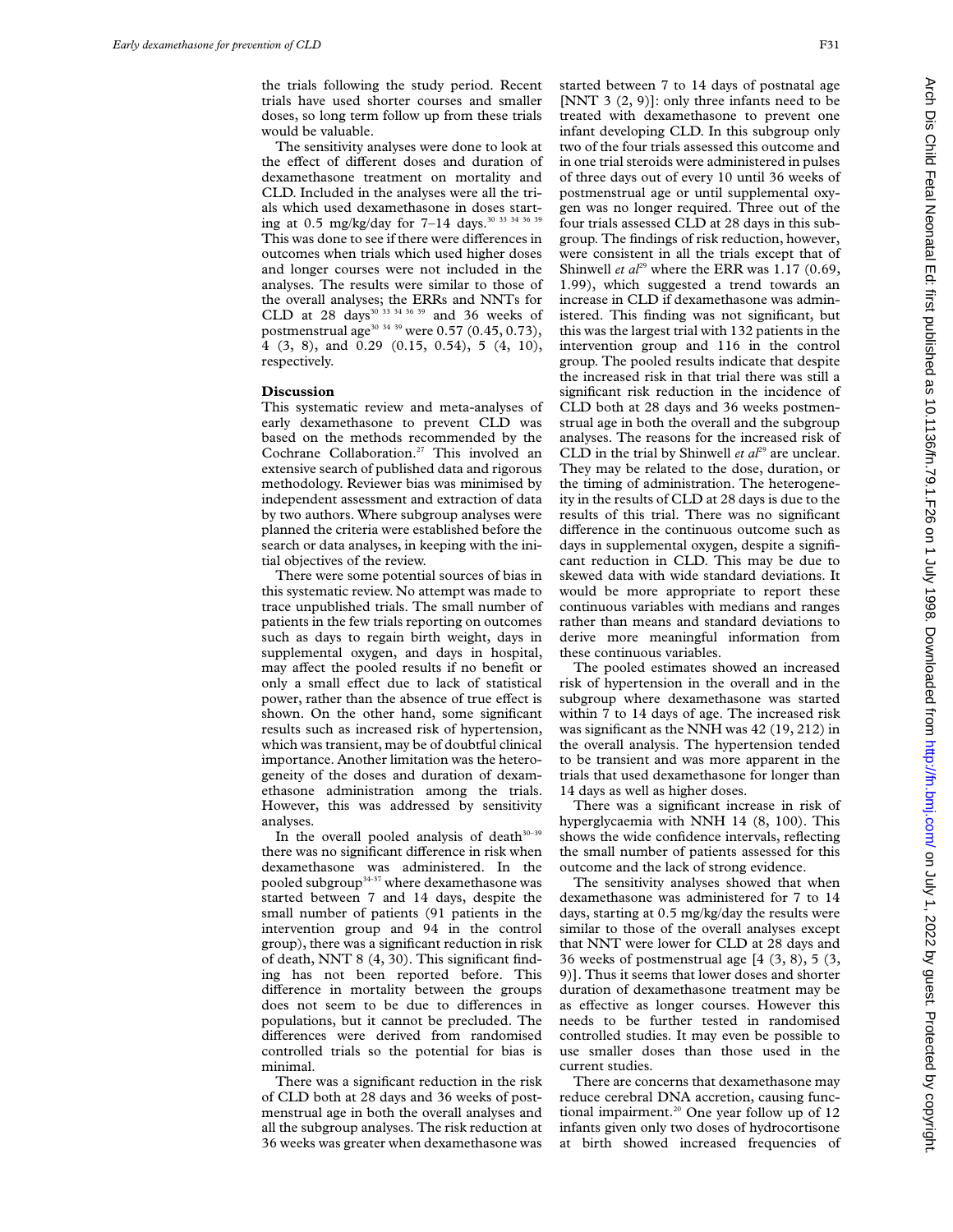neurological and electroencephalographic abnormalities.<sup>41</sup> The shortcomings of most other trials are the subsequent treatment with dexamethasone in the control group after the study period. Thus it is difficult to get a true picture of the neurodevelopmental outcomes from these studies. Mammel *et al*<sup>42</sup> followed up eight ventilator dependent infants treated with a three week course of dexamethasone; at 1 year they showed a small but non-significant reduction in the Bayley mental developmental index. Ohlsson<sup>43</sup> found no difference in Bayley scores at 2 years of age in seven treated and nine control infants who were not crossed over. There was only one trial $37$  from this review that has published long term outcomes at 6, 15 months, and 4 years. However, there were only 9/13, 9/12, and 5/11 survivors in the 42 day, 18 day, and control groups, respectively. With animal data suggesting that dexamethasone may interfere with cerebral DNA accretion, and conflicting evidence from small number of follow up patients it is still not clear whether dexamethasone adversely affects long term neurodevelopmental outcomes and whether it is related to dose or duration of treatment.

The results of this review and the metaanalyses of early postnatal dexamethasone for prevention of CLD suggest a significant reduction in risk of CLD at 28 days and 36 weeks of postmenstrual age if dexamethasone is started within 14 days of postnatal age. However, if begun between 7 to 14 days of postnatal age there is also a dramatic reduction in risk of death as well as an increase in the magnitude of risk reduction of CLD. There is the potential of substantial differences in the populations being treated early and those being treated late and thus caution is warranted in interpreting the differences between the groups. The magnitude of effect is also greater in reducing CLD at 28 days and 36 weeks of postmenstrual age when administered for 7 to 14 days at doses starting from 0.5 mg/kg/day. The only side effects found that were clinically significant were transient hypertension, hyperglycaemia, and an increase in days to regain birthweight. The clinical importance of the increased risk was low (NNH) compared with the benefits (comparing the NNT). However caution is warranted in routine administration of dexamethasone at this stage despite the above results for the following reasons:

- (1) There are no significant long term studies of neurodevelopmental outcomes, in infants who received dexamethasone. There are ongoing concerns about myelination and somatic growth with dexamethasone. There are no significant long term studies of neurodevelopmental outcomes in infants who received dexamethasone. Due to the lack of the above it is difficult to assess the risk benefit ratio of the dramatic reduction in mortality *versus* the long term neurodevelopmental outcome;
- (2) The above studies used different doses and duration of dexamethasone administration, therefore it is not clear which would be the minimum effective dose;

(3) There are few studies stratified according to gestational age so it is difficult to identify the group who would benefit the most with acceptable side effects. However, it can be recommended that if it is deemed necessary to give dexamethasone, it can be started between 7–14 days postnatal age in doses starting at 0.5 mg/kg/day and weaned over 7 to 14 days.

Future studies need to target infants most at risk of developing CLD. Stratification by gestational age would ensure that the most at risk group is targeted. Importantly, further studies to define the optimal dose and duration of dexamethasone are needed to reduce further the risk of side effects. Finally, long term neurodevelopmental and pulmonary outcomes of infants who received dexamethasone in optimal doses and not crossed over would need to be undertaken before dexamethasone could be recommended for routine administration to all at risk populations. Thus follow up should be inbuilt in all future primary studies.

- 1 Hennes HM, Lee MB, Rimm AA, Shapiro DL. Surfactant replacement therapy in respiratory distress syndrome. Meta-analyses of clinical trials of single dose surfactant extract. *Am J Dis Child* 1991;**145**:102-4.
- 2 Merritt TA, Hallman M, Bloom BT *et al*. Prophylactic treatment of very premature infants with human sur-factant*. N Engl J Med* 1986;**315**:785-90.
- 3 Kendig JW, Notter RH, Cox C,*et al*. Surfactant replacement therapy at birth. Final analyses of a clinical trial and comparisons with similar trials. *Pediatrics* 1988;**82**:756-62.
- 4 Jobe AH. Pulmonary surfactant therapy. *N Engl J Med* 1993;**328**:861-8.
- 5 Long W, Thompson T, Sundell H, et al. Effects of two doses of a synthetic surfactant on mortality rate and survival without bronchopulmonary dysplasia in 700-1350 gram infants with respiratory distress syndrome. *J Pediatr* 1991;**118**:595-605.
- 6 The OSIRIS Collaborative group. Early versus delayed neo-natal use of synthetic surfactant-the judgment of OSIRIS. *Lancet* 1992;**340**:1363-9.
- 7 Jobe AH, Mitchell BR, Gunkel JH. Beneficial effects of the combined use of prenatal corticosteroids and postnatal surfactant on preterm infants. *Am J Obstet Gynecol* 1993;**168**:508-13.
- 8 Ohlsson A, Calvert SA, Hosking M, Shennan AT. Randomised controlled trial of dexamethasone treatment in very-low-birth-weight infants with ventilator-dependent chronic lung disease*. Acta Paediatr* 1992;**81**:751-6.
- 9 Mammel MC, Johnson DE, Green TP, Thompson TR. Controlled trial of dexamethasone in infants with bronchopulmonary dysplasia*. Lancet* 1983; **i**:1356-8
- 10 Avery GB, Fletcher AB, Kaplan M, Brudno DS. Controlled trial of dexamethasone in respiratory-dependent infants with bronchopulmonary dysplasia. *Pediatrics* 1985;**75**:106- 11.
- 11 Harkavy KL, Scanlon JW, Chowdhry PK, Grylack LJ. Dexamethasone therapy for chronic lung disease in ventilatorand oxygen-dependent infants: A controlled trial. *J Pediatr* 1989;**115**:979-83.
- 12 Collaborative Dexamethasone Trial group. Dexamethasone therapy in neonatal chronic lung disease: an international placebo-controlled trial. *Pediatrics* 1991;**88**:421-7.
- 13 Kramer LI, Hultzen C. The role of steroids in early bronchopulmonary dysplasia. *Pediatr Res* 1978; **12**:564A.
- 14 Merritt TA, Stuard ID, Puccia J, *et al*. Newborn tracheal aspirate cytology: classification during respiratory distress syndrome and bronchopulmonary dysplasia. *J Pediatr* 1981;**98**:949-56.
- 15 Ogden B, Murphy S, Saunders G, Pathak D, Johnson J. Neonatal lung neutrophils and lastase/proteinase inhibitor imbalance*. Am Rev Respir Dis* 1984;**130**:817-21.
- 16 McColm J, McIntosh N. Tracheal IL8 as a predictor of chronic lung disease. *Pediatr Res* 1994;**36**:A153.
- 17 Groneck P, Opperman M, Speer CP. Levels of complement anaphylatoxin C5a in pulmonary effluent fluid of infants at risk for chronic lung disease and e Vects of dexamethasone treatment. *Pediatr Res* 93;**34**:586-90.
- 18 Groneck P, Reuss D, Goetze-Speer B, Speer CP. Effects of dexamethasone on chemotactic activity and inflammatory mediators in tracheobronchial aspirates of preterm infants at risk for chronic lung disease. *J Pediatr* 1993;**122**:938-44.
- 19 Ng PC. The effectiveness and side effects of dexamethasone in preterm infants with bronchopulmonary dysplasia. *Arch Dis Child* 1993;**68**:330-6.
- 20 Weichsel ME. The therapeutic use of glucocorticoid hormones in the perinatal period. Potential neurological hazards. *Ann Neurol* 1977; **2**:364-6.